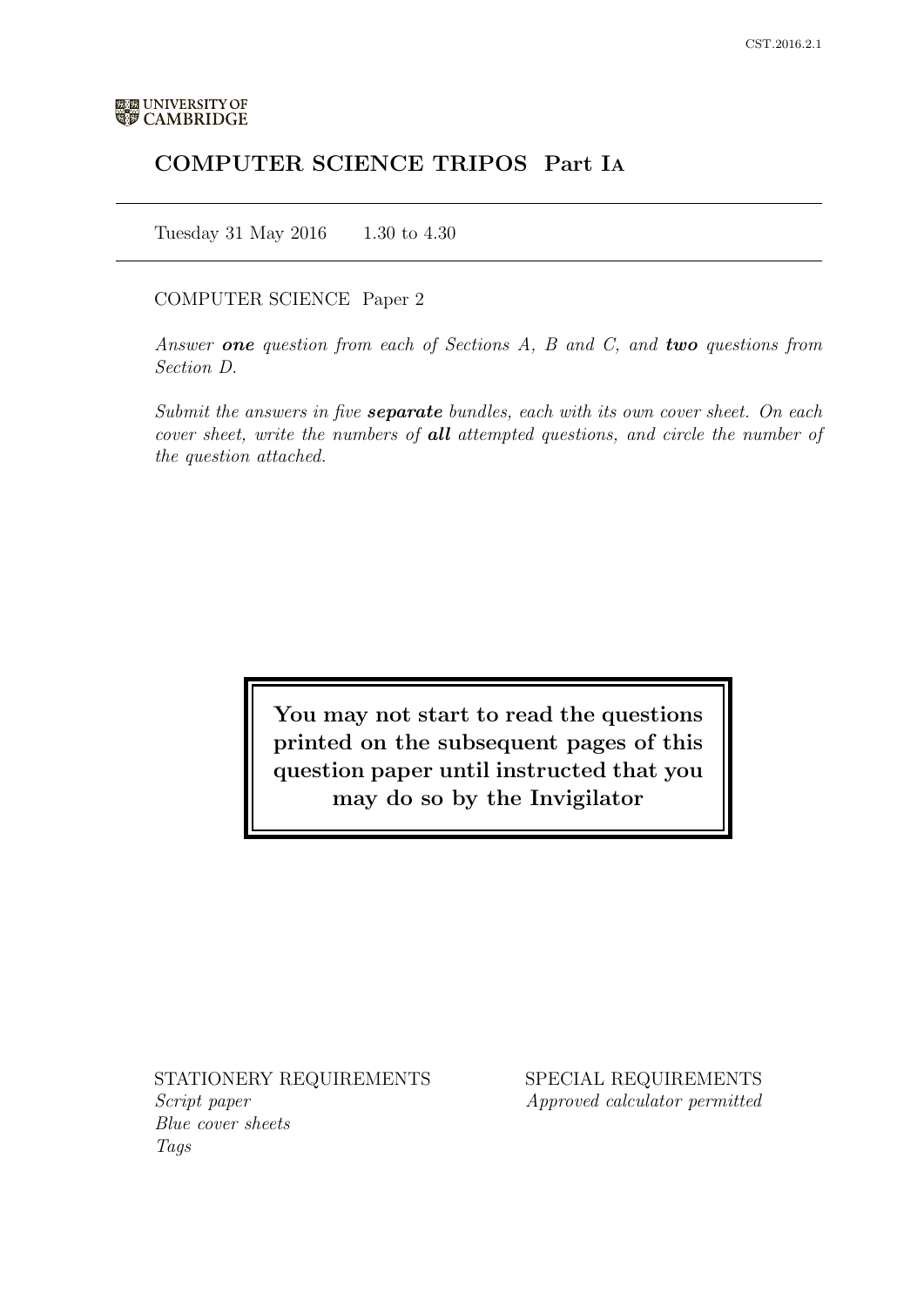## SECTION A

#### 1 Digital Electronics

- (a) Consider a 4-input Boolean function that outputs a binary 1 whenever an odd number of its inputs are binary 1.
	- (i) Using Boolean logic or otherwise, show how the above function can be implemented using only 2-input XOR gates. [4 marks]
	- $(ii)$  Show how the above function may alternatively be implemented using one 4-input decoder, and a minimum number of 4-input NOR and 4-input NAND gates. [3 marks]
- (b) Consider the following Boolean expression

$$
F = \overline{B}.\overline{C} + \overline{A}.B.C + A.C.\overline{D}
$$

 $(i)$  Show that F can be represented by the following Product of Sums (POS) form

$$
F = (B + C).(A + C + D).(A + B + C)
$$

[3 marks]

- $(ii)$  Show how F can be implemented in a 2-level form using OR gates followed by an AND gate. Remember to indicate any NOT gates required, since only uncomplemented input variables are available. [2 marks]
- (c) Consider your implementation in part  $(b)(ii)$ .
	- (i) Assume that the gates have finite propagation delay. Describe in detail what happens at the output F when the inputs  $\{A, B, C, D\}$  change from  $\{1, 1, 0, 1\}$  to  $\{1, 1, 1, 1\}$ . [4 marks]
	- $(ii)$  Using a Karnaugh map or otherwise, determine the other single input variable change that will give rise to a similar problem to that observed in part  $(c)(i)$ . [2 marks]
	- (iii) Using a Karnaugh map or otherwise, determine a modified POS expression for F that will eliminate the problems observed in parts  $(c)(i)$  and  $(c)(ii)$ . [2 marks]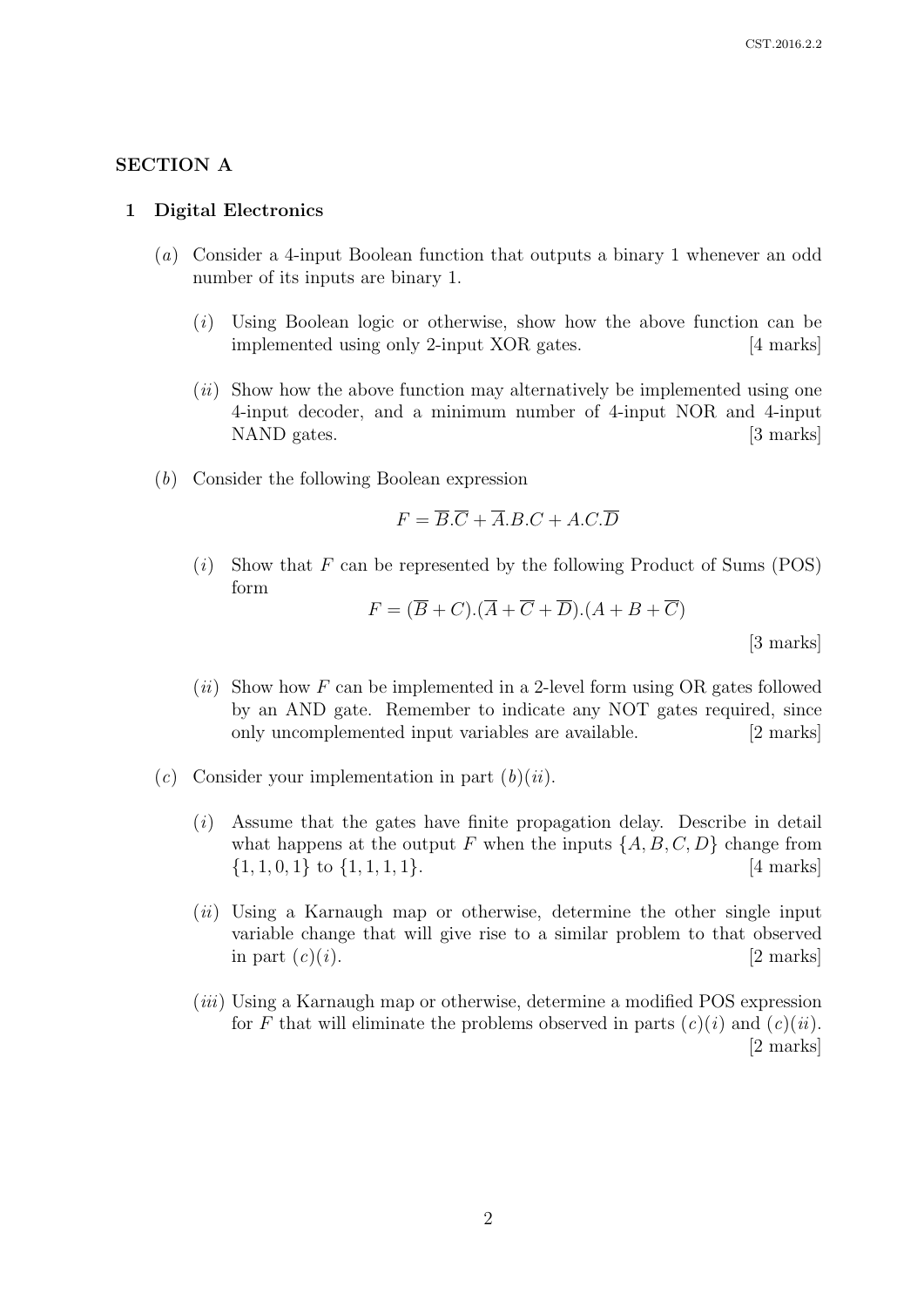# 2 Digital Electronics

- (a) Briefly describe what is meant by synchronous logic. Show how a Master-Slave D-type Flip-Flop may be constructed from two transparent D-latches and describe its operation with the help of a timing diagram. [7 marks]
- (b) With the use of appropriate diagrams, briefly explain the operation of Moore and Mealy finite state machines, paying particular regard to their differences. [4 marks]
- (c) A two-bit synchronous binary  $Up/Down$  (U/D) counter is capable of either up-counting  $(e.g., 0, 1, 2, 3, 0, ...)$  or down-counting  $(e.g., 3, 2, 1, 0, 3, ...)$  and randomly changes between these two modes of operation. It has outputs X and Y, where  $X$  is the Most Significant Bit (MSB).

The U/D counter is connected to a count Direction Detection System (DDS) that has two outputs, namely  $C_U$  and  $C_D$ , where  $C_U$  is required to give a binary 1 pulse when the U/D counter up-counts and  $C_D$  is required to give a binary 1 pulse when the U/D counter down-counts, otherwise the two outputs are both to remain at binary 0.

Assume that the count DDS has two state registers, each implemented as a D-type Flip-Flop (FF). The next state outputs of each FF, namely  $Q_X$  and  $Q_Y$ are given by the current inputs to the DDS, i.e., the U/D counter output bits X and Y respectively. Also assume that the FFs in the count DDS are clocked at a much higher rate than the U/D counter.

- $(i)$  Draw a state diagram for the count DDS, where the arcs connecting the states show the bits  $X$  and  $Y$  input to the count DDS, and also the output signals  $C_U$  and  $C_D$ . [4 marks]
- $(ii)$  Determine the combinational logic required in the count DDS to generate  $C_U$  and  $C_D$  from the inputs X and Y, and from the two FF outputs, namely  $Q_X$  and  $Q_Y$ . [5 marks]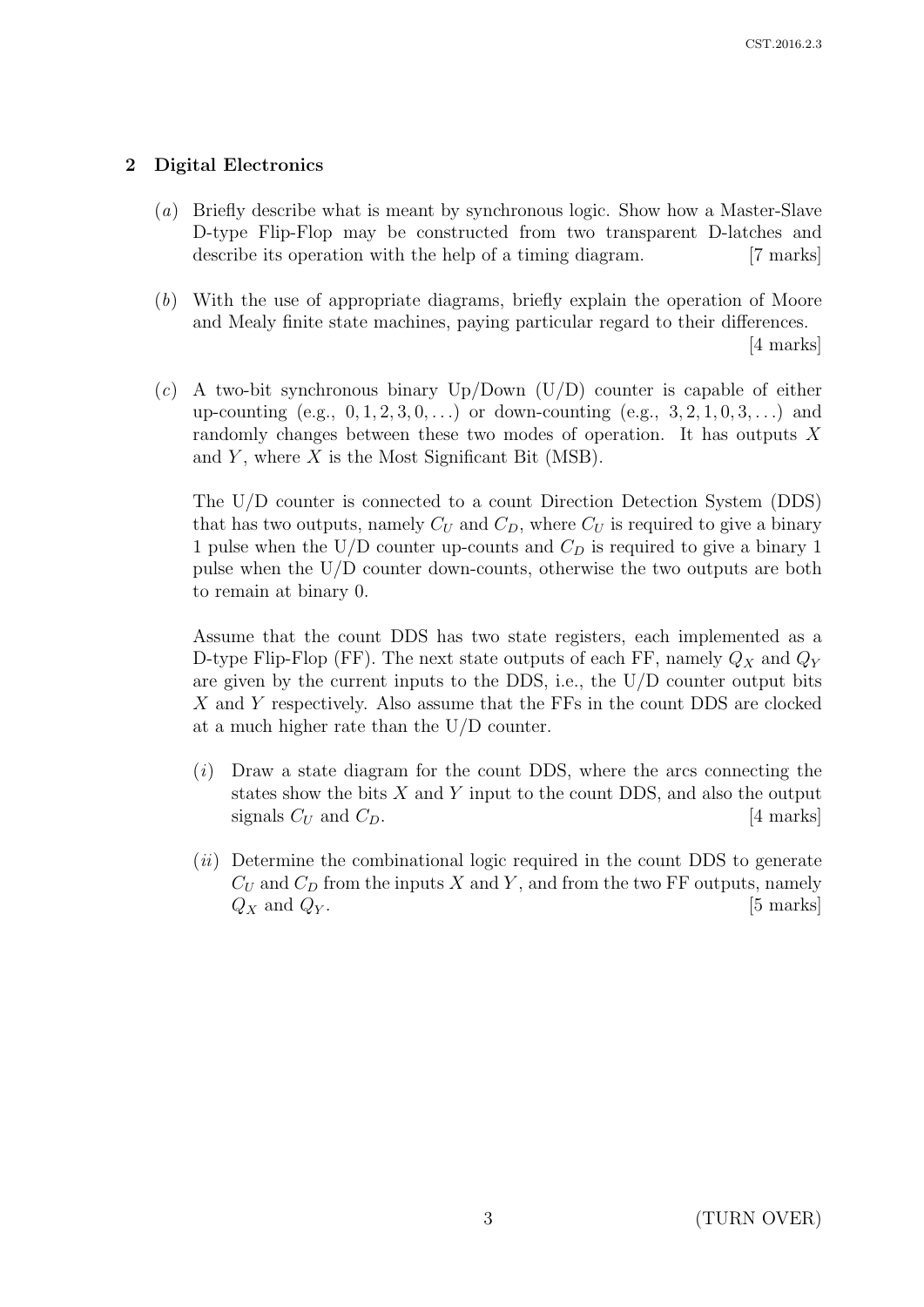# SECTION B

### 3 Operating Systems

Consider a simple operating system where live processes are either *running*, ready to run, or *blocked* on an event, before they *exit*.

- (a) State four conditions under which the operating system will try to schedule processes. [4 marks]
- (b) OS schedulers are said to be pre-emptive or non-preemptive. State the principal problem with non-preemptive schedulers. Explain how pre-emptive schedulers solve this problem. [2 marks]
- (c) Explain why pre-emptive schedulers are more complex to implement.

[2 marks]

(d) Consider four CPU-bound processes arriving to a Shortest Remaining Time First (SRTF) scheduler as follows:

|       | Process   Arrival Time   Duration |  |
|-------|-----------------------------------|--|
|       |                                   |  |
| $P_2$ |                                   |  |
| $P_3$ | 5                                 |  |
|       |                                   |  |

- $(i)$  Give a schedule computed by the SRTF scheduler, and compute the average waiting time across all four processes. Your answer should be explicit about the state of each process and the ready queue at all times. Clearly state any assumptions you make. [6 marks]
- (*ii*) Explain why SRTF is difficult to implement in practice, and propose how to address this difficulty. [2 marks]
- (iii) Assume that jobs are no longer CPU-bound but also perform blocking and non-blocking IO. Discuss how this can affect the effectiveness and fairness of the SRTF scheduler. [4 marks]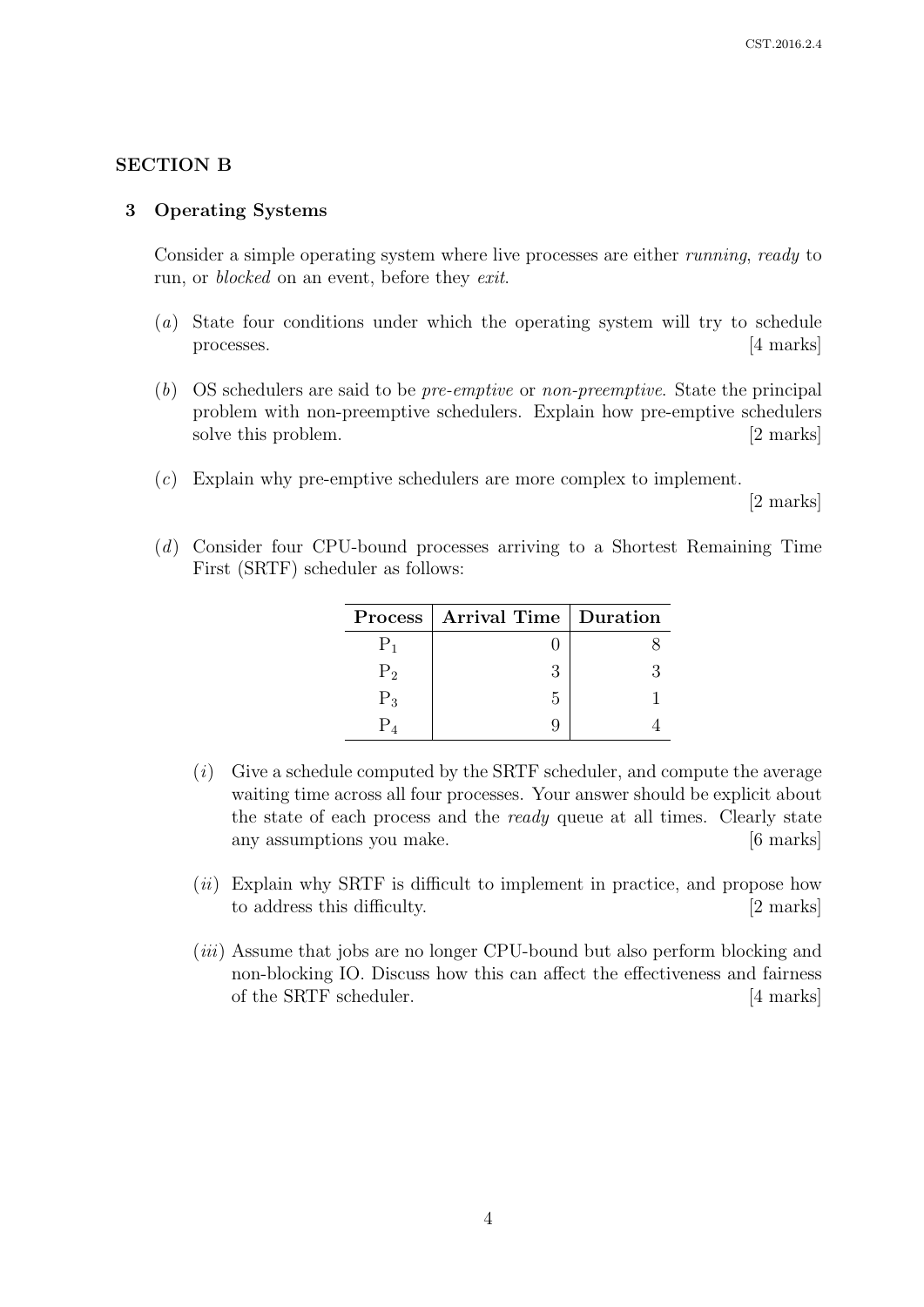# 4 Operating Systems

(a) What is stored in a *directory entry* and what is stored in a *file entry?* 

[2 marks]

- (b) Consider a file system that uses a fixed size 128 byte directory entry structure, a fixed size 32 byte file entry structure, and manages storage via the "chaining in a map" technique, on a disk that uses 4 kByte blocks. Assume that the map of blocks is permanently in memory and need not be read from disk. Assume further that the file system contains  $2^{20}$  files.
	- $(i)$  Assume this file system is structured as a file system with a single level directory. Explain how many blocks must be read in order to open and read a 16 byte file named  $\langle a/b/c/d/e$ . [3 marks]
	- $(ii)$  Instead, assume this file system is structured as a simple hierarchical file system with directories that can contain up to 256 sub-directories and 1024 files. Give upper and lower bounds on how many blocks must be read in order to open and read a 16 byte file named  $\frac{a}{b}/c/d/e$  where  $\ell$  denotes the path separator. State any assumptions you make in computing your bounds. [10 marks]
- (c) Unix uses a more complex file entry structure than assumed above, known as an  $i$ -node. In addition to file metadata, the i-node stores 12 direct blocks, plus single, double and triple indirect blocks (each of which has 512 entries). Explain what purpose is served by each of these four types of block. [3 marks]
- (d) Using Unix i-nodes as above, compute the maximum size file that can be stored. Assume a block is 4 kBytes in size. [2 marks]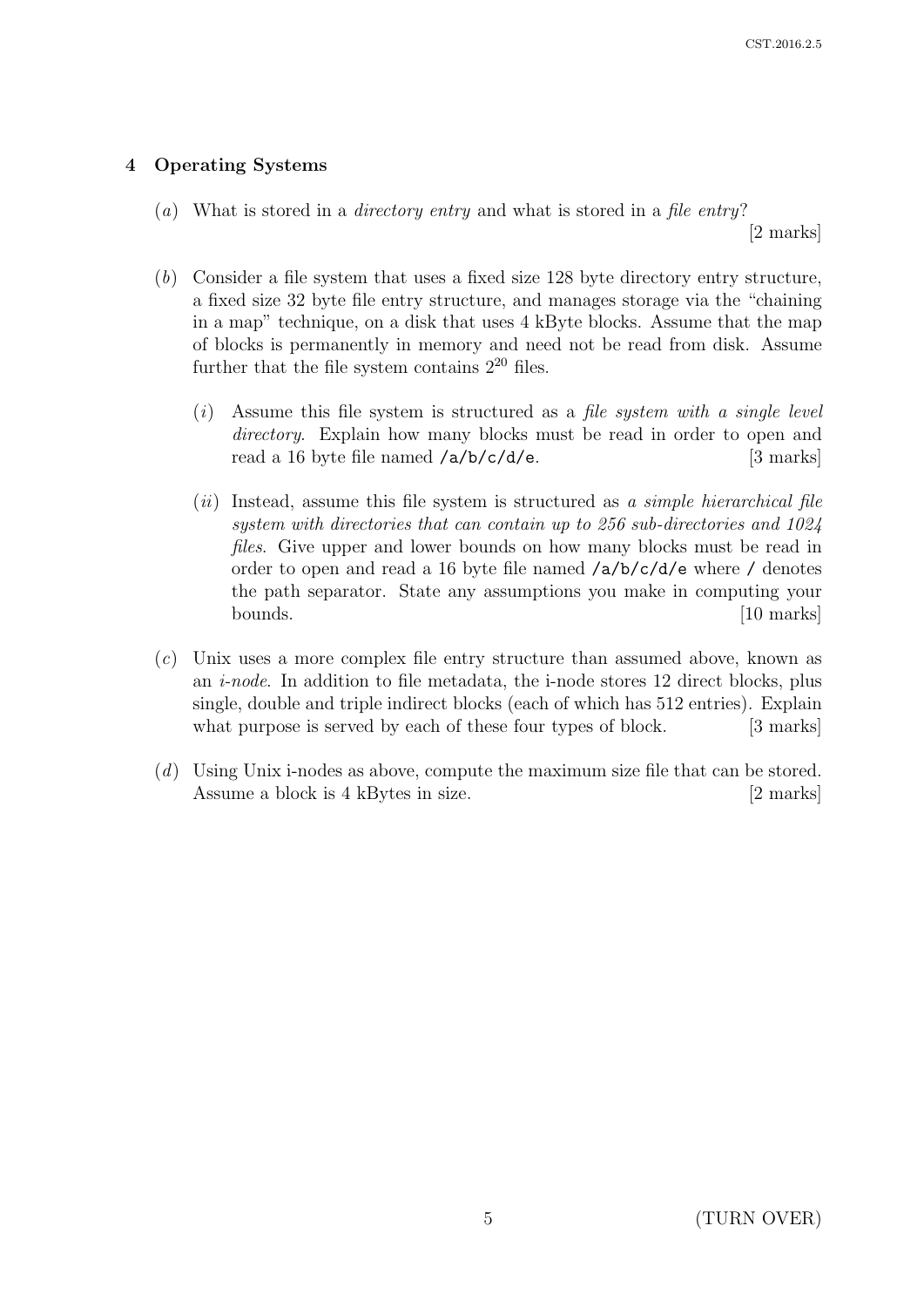# SECTION C

# 5 Software and Interface Design

The following design brief was prepared by the client for one of the 2016 Cambridge group design projects.

We would like you to make a hazard warning app on the smartwatch Pebble. When a user takes their Pebble for a jog, he/she can record GPS location and details of any potential hazard they come across on the road, such as broken pavement, dog dirt, flooding. After the run, they can pair their Pebble to a computer program or mobile app, and upload the data via an interactive map. This allows other Pebble users to download the data, and receive an alarm when they are near the hazard. The relatively constrained set of controls on the Pebble, and the constraint that the jogger will want to work quickly before cooling down, means that you will need to provide an intelligent text entry method.

- (a) For each of the following software project phases, suggest a design model or representation that would be a helpful aid in the design process. For each of these, sketch an example to show what this model looks like, based on some part of the above design brief.
	- (i) Inception phase
	- (ii) Elaboration phase
	- (iii) Construction phase
	- (iv) Transition phase

[12 marks]

- (b) For each of the sketched examples in part  $(a)$ , describe how the design work so far could be evaluated before proceeding to the next phase. [4 marks]
- $(c)$  Choose two of the above design models, representations or evaluation methods, and explain how they would be done differently if the project plan was following an agile rather than spiral project management approach. [4 marks]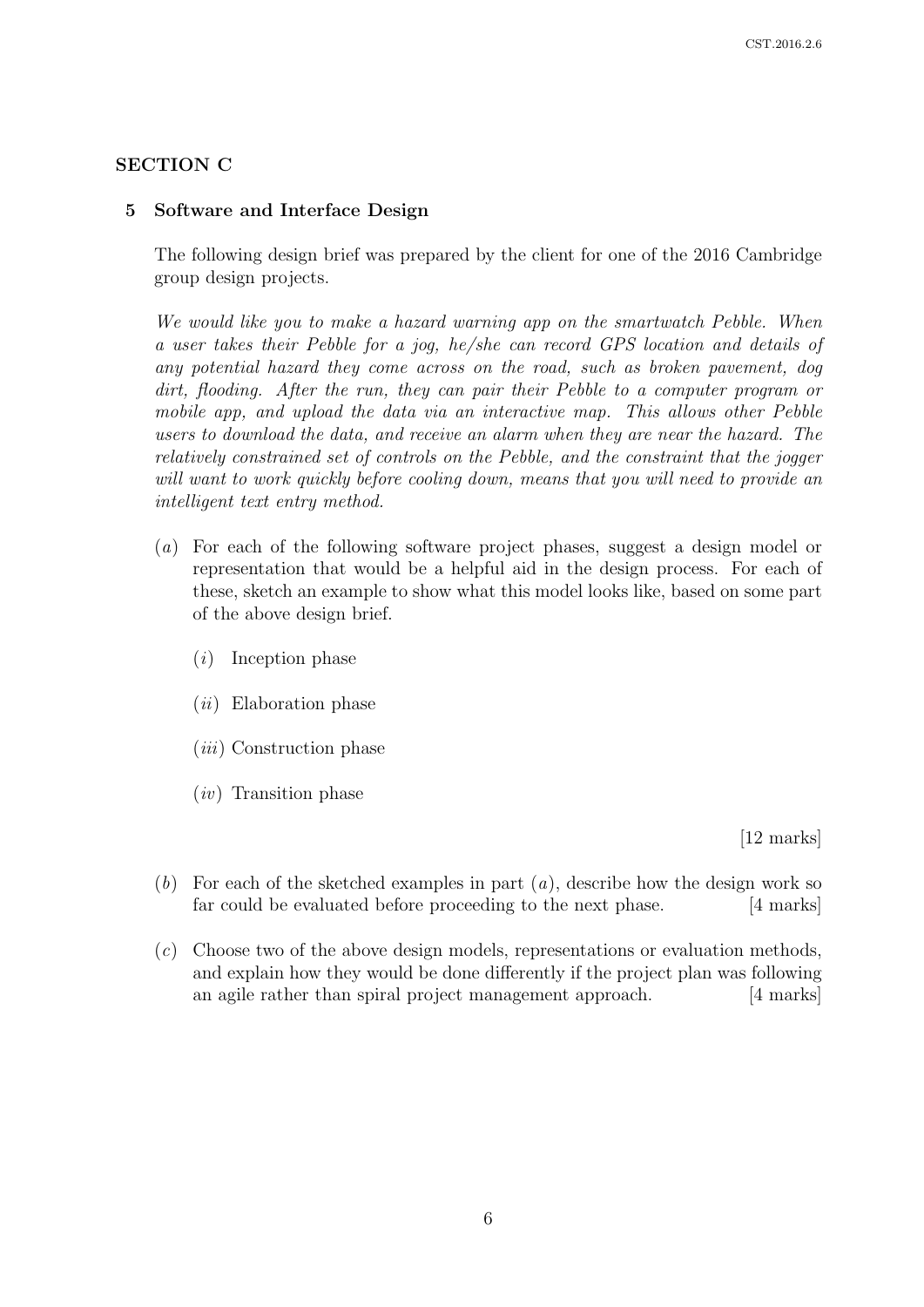# 6 Software and Interface Design

Imagine you have been commissioned to design a system that will help students learn how to test and debug software in a typical classroom situation.

- (a) Explain the difference between testing and debugging. [2 marks]
- (b) Name four different approaches to testing, giving a brief definition of each. [8 marks]
- (c) Prepare a preliminary design, as suited to the inception phase of a project, that could be presented to the client who has commissioned this educational testing application. You should include two different kinds of diagram, so that the client understands the overall structure of the proposed user interaction, and also the kinds of data that will be processed and stored when the system is operational. [10 marks]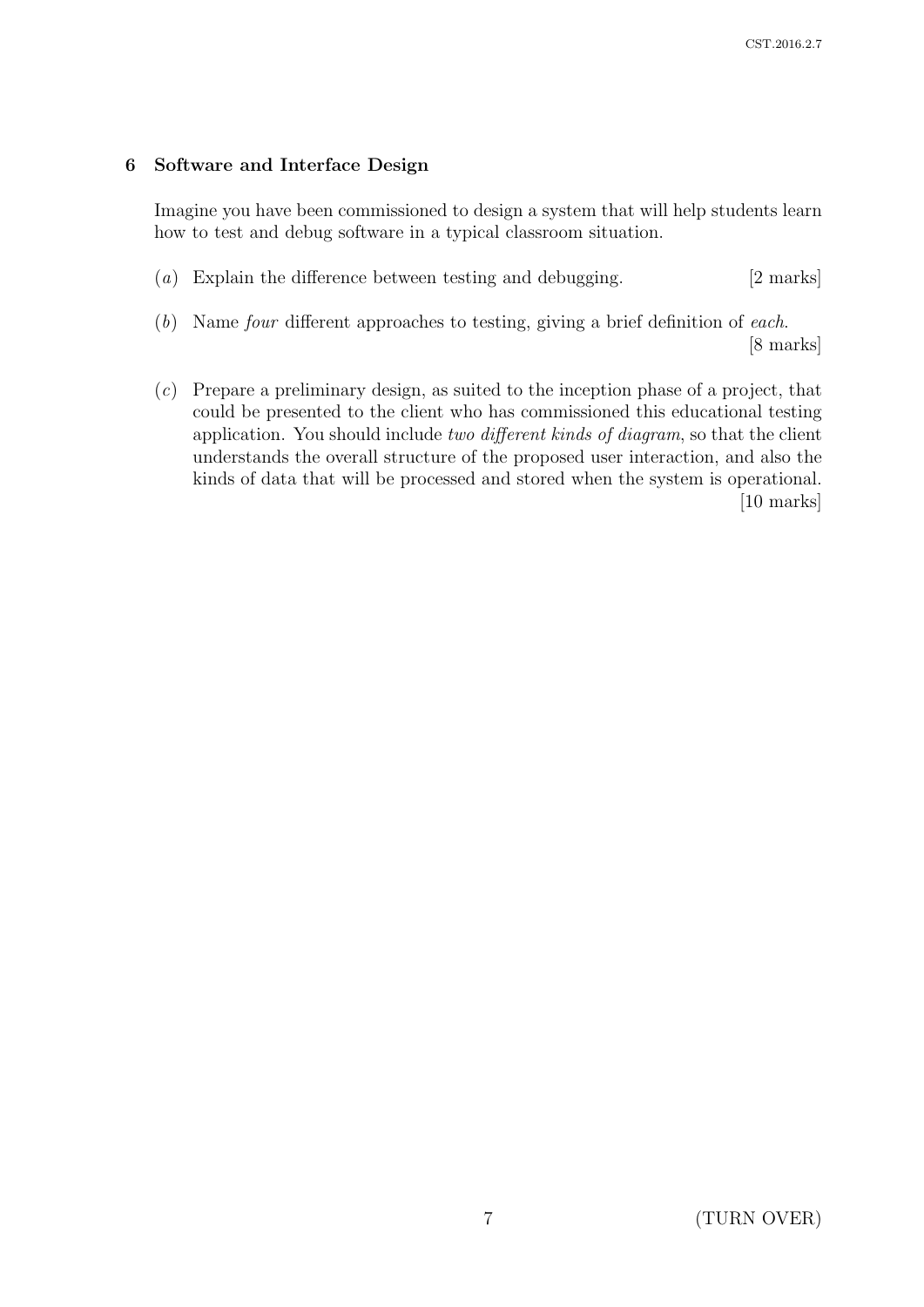### SECTION D

#### 7 Discrete Mathematics

You may use standard results provided that you mention them clearly.

(a) (i) State a sufficient condition on a pair of positive integers a and b so that the following holds:

$$
\forall x, y \in \mathbb{Z}. (x \equiv y \pmod{a} \land x \equiv y \pmod{b}) \iff x \equiv y \pmod{ab}
$$
\n[2 marks]

(ii) Recall that, for a positive integer m, we let  $\mathbb{Z}_m = \{n \in \mathbb{N} \mid 0 \leq n < m\}$ and that, for an integer k, we write  $[k]_m$  for the unique element of  $\mathbb{Z}_m$  such that  $k \equiv [k]_m \pmod{m}$ .

Let  $a$  and  $b$  be positive integers and let  $k$  and  $l$  be integers such that  $k a+l b=1$ . Consider the functions  $f: \mathbb{Z}_{ab} \to \mathbb{Z}_{a} \times \mathbb{Z}_{b}$  and  $g: \mathbb{Z}_{a} \times \mathbb{Z}_{b} \to \mathbb{Z}_{ab}$ given by

$$
f(n) = ([n]_a, [n]_b), \quad g(x, y) = [k a (y - x) + x]_{ab}
$$

Prove either that  $g \circ f = id_{\mathbb{Z}_{ab}}$  or that  $f \circ g = id_{\mathbb{Z}_{a} \times \mathbb{Z}_{b}}$ . . [8 marks]

(b) Let  $T^*$  denote the reflexive-transitive closure of a relation  $T$  on a set  $A$ .

For relations R and S on a set A, prove that if  $id_A \subseteq (R \cap S)$  then  $(R \cup S)^*$  $(R \circ S)^*$ .

*Note:* You may alternatively consider  $T^*$  to be defined as either

$$
\bigcup_{n \in \mathbb{N}} T^{\circ n}
$$
, where  $T^{\circ 0} = id_A$  and  $T^{\circ (n+1)} = T \circ T^{\circ n}$ 

or as

$$
\bigcap \{ R \subseteq A \times A \mid (T \cup id_A) \subseteq R \ \land \ R \circ R \subseteq R \}
$$

or as inductively given by the rules

$$
\frac{f(x,y)}{(x,y)}\left((x,y)\in T\right) \qquad \frac{f(x,x)}{(x,x)}\quad (x\in A) \qquad \frac{f(x,y)}{(x,z)}\quad (x,y,z\in A)
$$
\n[10 marks]

 $|10 \text{ marks}|$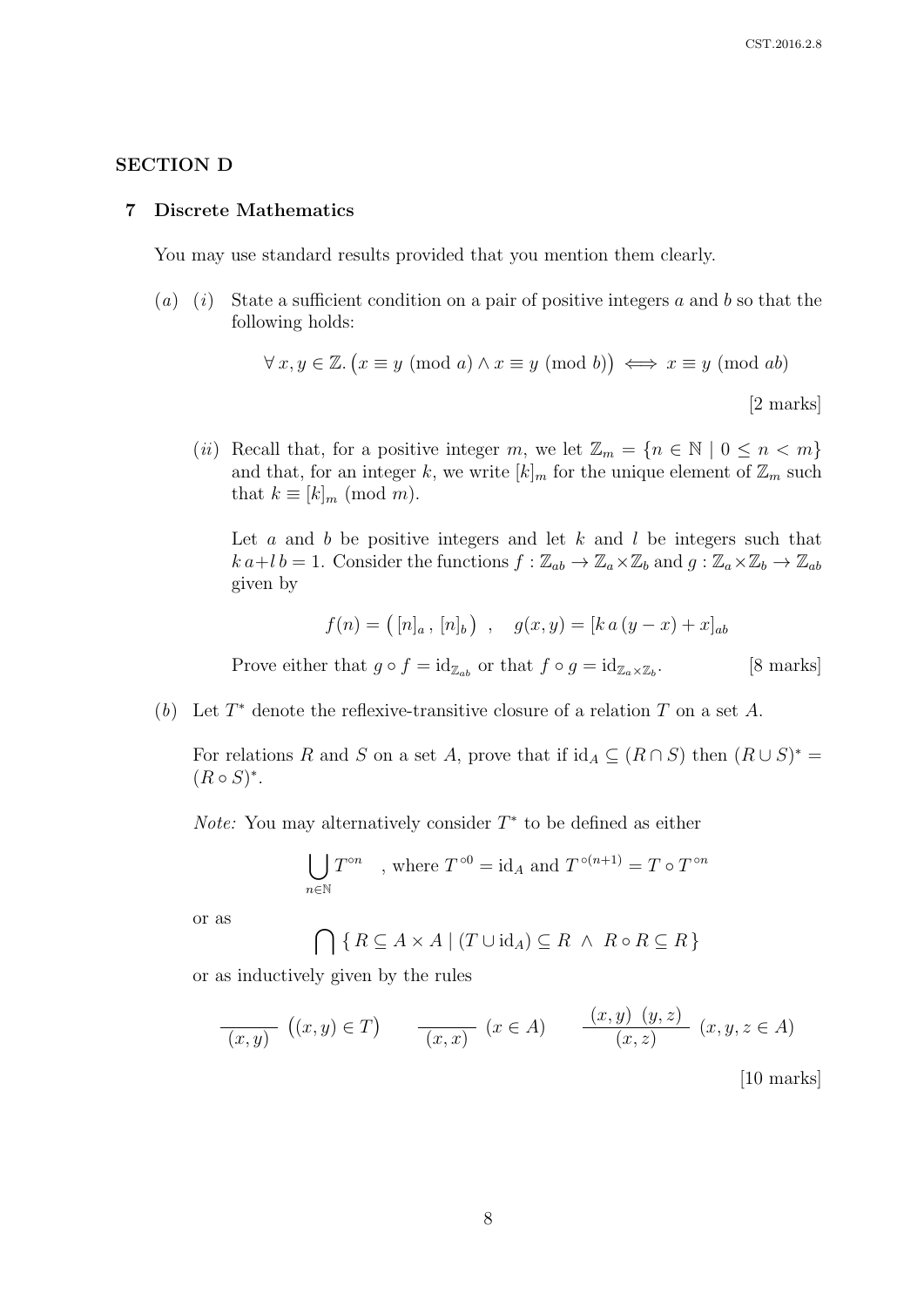### 8 Discrete Mathematics

- (a) (i) Calculate two integers x and y satisfying  $177 x + 78 y = 3$ . [3 marks]
	- (*ii*) Describe all the integer pairs  $(x, y)$  that satisfy the above equation.

[3 marks]

- (b) Let  $\mathbb{N}_{\geq 5} = \{n \in \mathbb{N} \mid n \geq 5\}$ . Prove that:  $\forall n \in \mathbb{N}_{\geq 5}$ .  $2^n > n^2$ [6 marks]
- (c) Let  $C(X, Y) = \{ S \subseteq X \mid S \cong Y \}.$ 
	- (i) For finite sets X and Y, what is the cardinality of  $C(X, Y)$  in terms of that of  $X$  and  $Y$ ? [2 marks]
	- (ii) For elements a and b, and sets A and B such that  $\{a, b\} \cap (A \cup B) = \emptyset$ , consider the functions

• 
$$
f: C(A \cup \{a\}, B \cup \{b\}) \longrightarrow C(A, B) \oplus C(A, B \cup \{b\})
$$
 given by  

$$
f(S) = \begin{cases} (0, S \setminus \{a\}) & a \in S \\ (1, S) & a \notin S \end{cases}
$$

and

•  $g: C(A, B) \cup C(A, B \cup \{b\}) \longrightarrow C(A \cup \{a\}, B \cup \{b\})$  given by

$$
g(i, S) = \left\{ \begin{array}{ll} S \cup \{a\} & i = 0 \\ S & i = 1 \end{array} \right.
$$

Prove either that  $g \circ f = id$  or that  $f \circ g = id$ . [6 marks]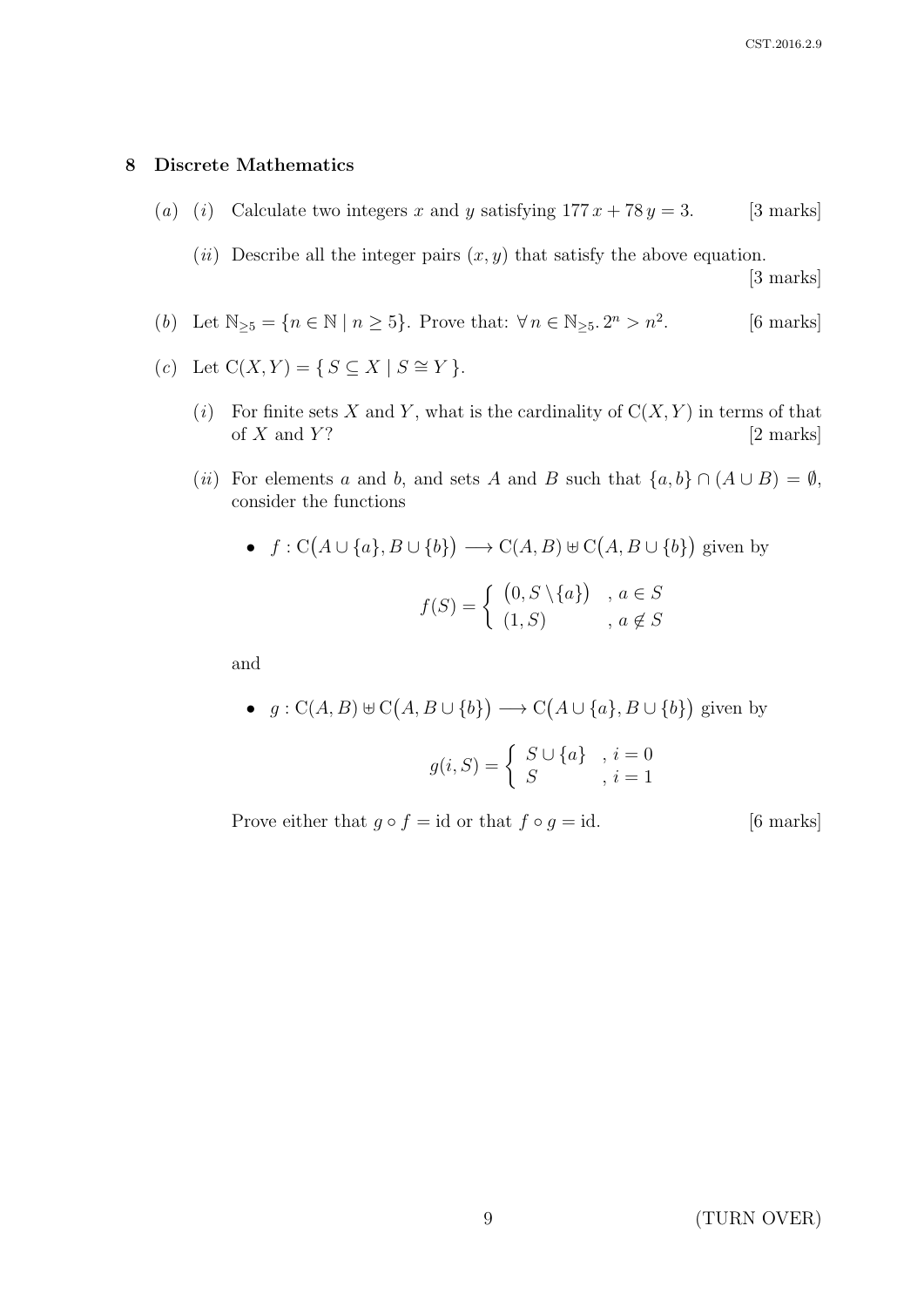#### 9 Discrete Mathematics

- (a) Let p and m be positive integers such that  $p > m$ .
	- (i) Prove that  $gcd(p, m) = gcd(p, p m)$ . [3 marks]
	- (*ii*) Without using the Fundamental Theorem of Arithmetic, prove that if  $gcd(p, m) = 1$  then  $p \mid {p \choose m}$  $\binom{p}{m}$ . You may use any other standard results provided that you state them clearly. [3 marks]
- (b) Let  $A^*$  denote the set of strings over a set A.

For a function  $h: X \to Y$ , let  $\operatorname{map}_h: X^* \to Y^*$  be the function inductively defined by

$$
\begin{array}{rcl}\n\text{map}_h(\varepsilon) & = & \varepsilon \\
\text{map}_h(x\,\omega) & = & \big(h(x)\big) \left(\text{map}_h(\omega)\right) \qquad (x \in X, \omega \in X^*)\n\end{array}
$$

Prove that, for functions  $f : A \to B$  and  $g : B \to C$ ,

$$
\operatorname{map}_g \circ \operatorname{map}_f = \operatorname{map}_{g \circ f}
$$

Note: You may use the following Principle of Structural Induction for properties  $P(\omega)$  of strings  $\omega \in A^*$ :

$$
(P(\varepsilon) \land \forall \omega \in A^*. P(\omega) \Rightarrow \forall a \in A. P(a \omega) \implies \forall \omega \in A^*. P(\omega)
$$
  
[6 marks]

(c) We say that a relation  $T \subseteq A \times B$  is a *total cover* whenever  $\mathrm{id}_A \subseteq T^{\mathrm{op}} \circ T$  and  $\mathrm{id}_B \subseteq T \circ T^{\mathrm{op}}$ . (Recall that  $T^{\mathrm{op}} \subseteq B \times A$  denotes the opposite, or dual, of the relation  $T \subseteq A \times B$ .)

For a relation  $R \subseteq \{1, \ldots, m\} \times \{1, \ldots, n\}$   $(m, n \in \mathbb{N})$ , we define a new relation  $R \leftrightarrow B$  between strings over a set X as follows: for all  $u, v \in X^*$ ,

 $u \stackrel{R}{\rightsquigarrow} v \iff R$  is a total cover and  $u = a_1 \dots a_m$ ,  $v = b_1 \dots b_n$ , and  $a_i = b_j$  for all  $(i, j) \in R$ 

- (*i*) Prove that for  $R = id_{\{1,\dots,m\}}$ , we have that  $u \stackrel{R}{\leadsto} u$  for all  $u = a_1 \dots a_m$ .
- (*ii*) Prove that  $u \stackrel{R}{\leadsto} v$  implies  $v \stackrel{R^{\rm op}}{\leadsto} u$ .
- (*iii*) Prove that  $u \stackrel{R}{\rightsquigarrow} v$  and  $v \stackrel{S}{\rightsquigarrow} w$  imply  $u \stackrel{S \circ R}{\rightsquigarrow} w$ .
- (iv) Prove that the further relation  $\sim$  on  $X^*$  defined by

$$
u \sim v \iff \exists R. u \stackrel{R}{\rightsquigarrow} v
$$

is an equivalence relation.

[8 marks]